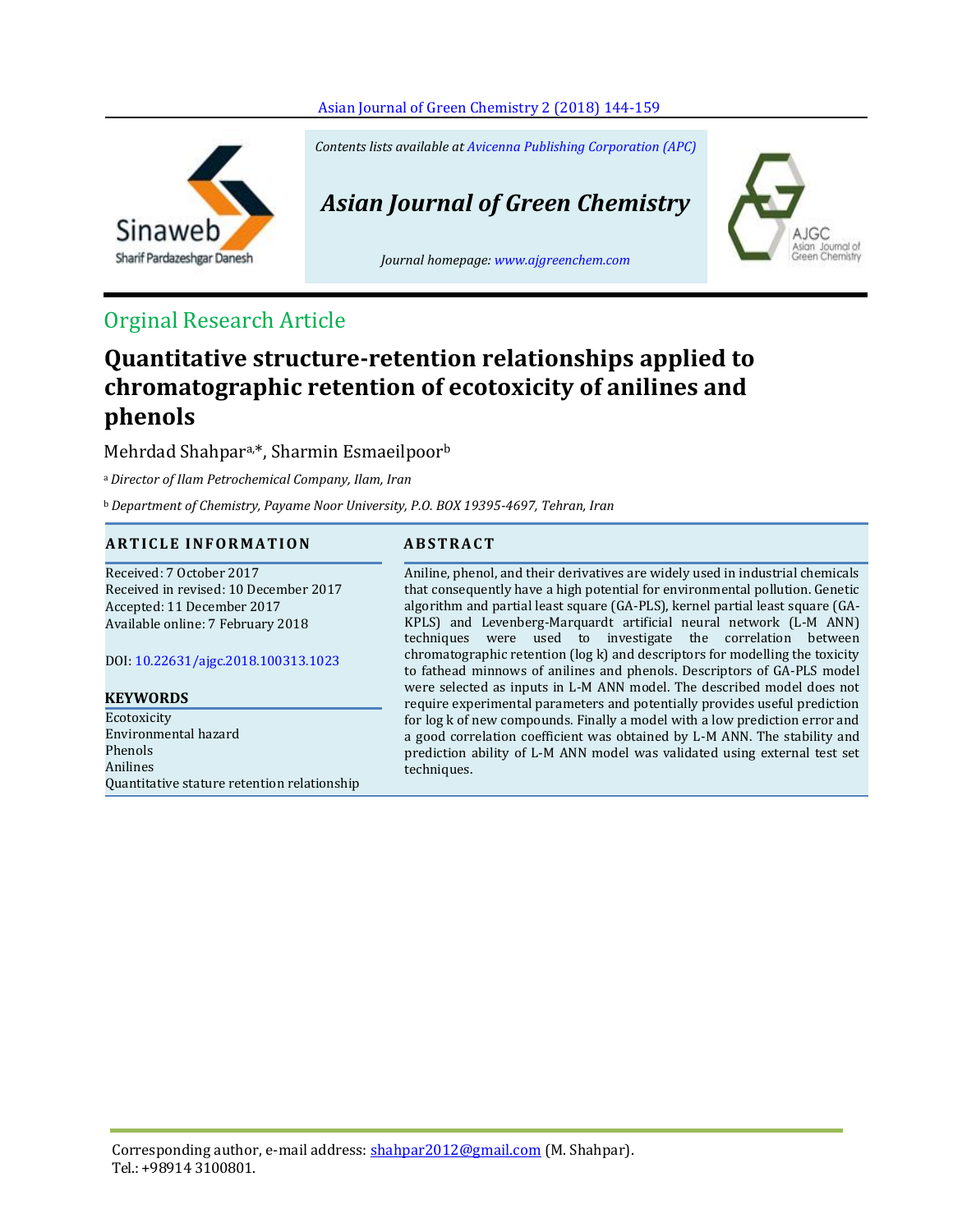#### **Graphical Abstract**



### **Introduction**

Aromatic amines and phenols (Anilines and related derivates) are widely used industrial chemicals and are therefore an important class of environmental pollutants. Aniline is the parent molecule of a vast family of aromatic amines. Since its discovery in 1826, it has become one of the hundred most important building blocks in chemistry. Aniline and its derivatives containing chlorosubstituents are used as intermediates in many different fields of applications, such as the production of isocyanates, rubber processing chemicals, dyes and pigments, agricultural chemicals and pharmaceuticals. These compounds can be released into the surface water as industrial effluents or as break-down products of pesticides and dyes. A large database on the effects of single chemicals has been developed using the fathead minnow for acute partial and life-cycle tests [\[1\]](#page-14-0).

Healthy animals are the most important aspect for a good toxicity test. Emphasis should be placed on determining the quality of the organisms used for producing the test organisms. This report and the video culturing of fathead minnows (Pimephales promelas) were produced by EPA to clarify and expand on culturing methods explained in the acute methods manual. The waters to be used for culturing fathead minnows are any toxicity-free freshwater including natural water, drinking water, or reconstituted water. The water source chosen for culturing may not necessarily be the same type of water used for testing. However, whichever water is chosen for culturing or testing, it must be tested to ensure that good survival and reproduction of the organisms are possible and that consistency is achievable. Before any water is used, it should be tested for possible contamination by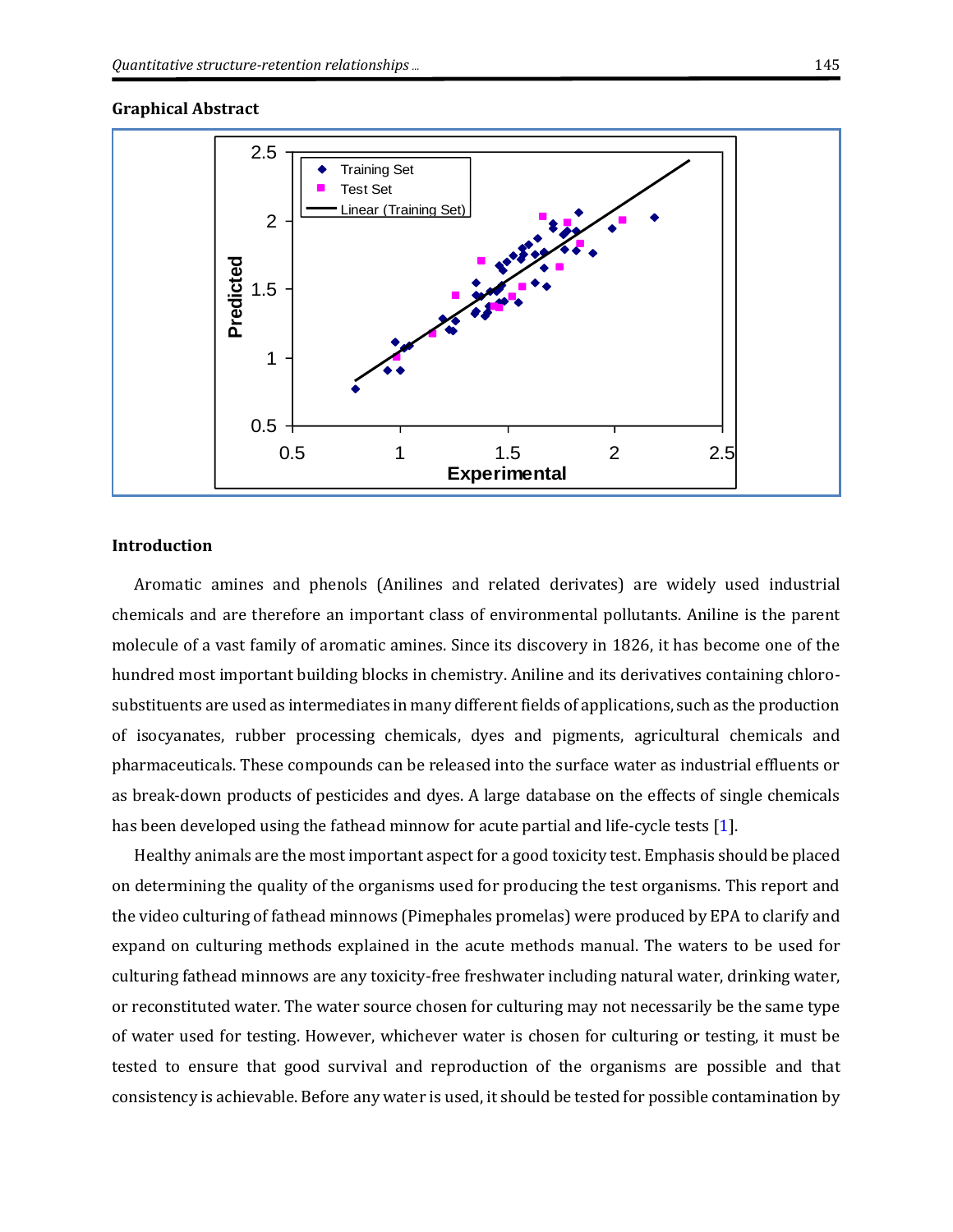pesticides, heavy metals, major anions and cations, total organic carbon, suspended solids, or any other suspected contaminants. The water quality should ensure adequate survival, growth, and reproduction and it should be from a consistent source to provide constant quality during any given testing period [\[2\]](#page-14-1). The fathead has been very commonly used as a [baitfish](https://en.wikipedia.org/wiki/Baitfish) and, more recently, has emerged in the aquarium trade as the rosy-red minnow. This color morph was discovered in several arkansas breeding farms in 1985. Both sexes of this strain have a rosy-golden body and fins and may express dark splotches of wild-type fathead coloration. It is worth mentioning that they are sold in pet shops primarily a[s feeder fish.](https://en.wikipedia.org/wiki/Feeder_fish) They can also be used in home aquariums a[s pets](https://en.wikipedia.org/wiki/Pet) [\[3\]](#page-14-2). This species is also important as a biological model in aquatic toxicology studies. Because of its relative hardiness and large number of offspring produced, EPA guidelines outline its use for the evaluation of acute and chronic toxicity of samples or chemical species in vertebrate animals.

 Chemical modelling techniques are based on the premise that the structure of a compound determines all its properties. The study of the type of chemical structure of a foreign substance which will interact with a living system and produce a well-defined biological endpoint is commonly referred to as quantitative structure-retention relationships QSRR [\[4,](#page-14-3) [5\]](#page-14-4). The use of QSRR for toxicity estimation of new chemicals or regulatory toxicological assessment is increasing, especially in aquatic toxicology. Alternatively, quantitative retention relationships QRRR represent other kind of modelling techniques in which chromatographic retention parameters are used as descriptor and/or predictor variables of a given biological response of chemicals. QSRR models which use retention factors (log k) obtain conventional RP-HPLC, micellar liquid chromatography (MLC) and biopartitioning micellar chromatography (BMC) which will be reported  $[6-10]$  $[6-10]$  $[6-10]$ .

The aim of the present study is the estimation of optimal descriptors ability calculated by linear regression (the partial least squares (PLS) and non-linear regressions (the kernel partial least squares (KPLS) and Levenberg- Marquardt artificial neural network (L-M ANN) in QSRR analysis of logarithm of the retention factor in BMC (log k) for toxicity to fathead minnows of anilines and phenols. The stability and predictive power of these models were validated using Leave-Group-Out Cross-Validation (LGO CV) and external test set. This is the first research on the QSAR which uses GA-PLS for the chromatographic retention of ecotoxicity of anilines and phenols**.**

#### **Experimental**

#### *Computer hardware and software*

A pentium IV personal computer (CPU at 3.06 GHz) with the Windows XP operating system was used. The structures of the compounds were drawn using Hyper Chem version 7.0. All molecules were preoptimized using molecular mechanics AM1 method in the HyperChem program. The output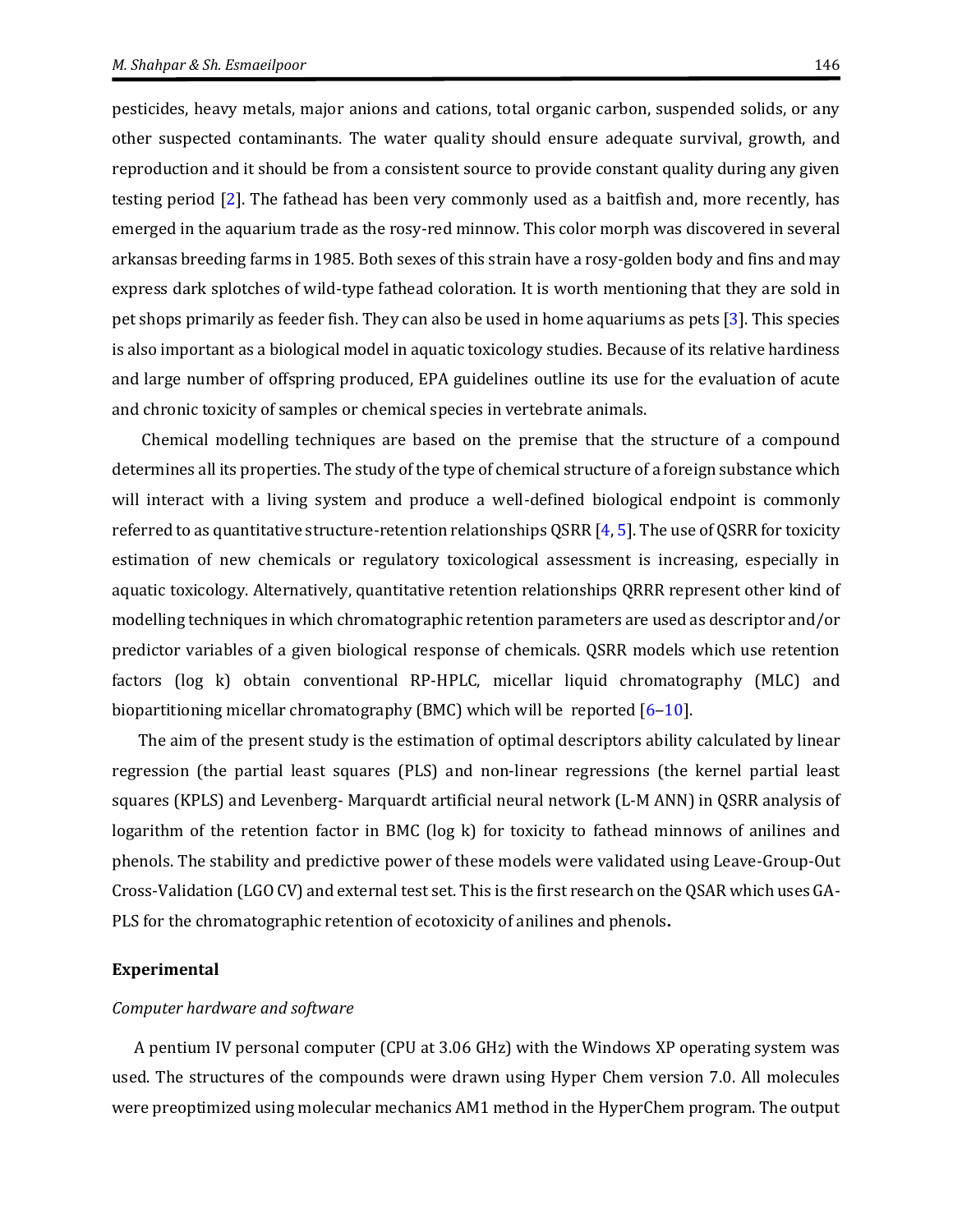files were exported from dragon for generating descriptors which were developed by *Todeschini* et al [\[11\]](#page-15-1). The GA-PLS, GA-KPLS, L-M ANN, cross validation and other calculations were performed in MATLAB (Version 7.0, Math works, Inc).

#### *Data set*

The 65 phenols and anilines for which experimental chromatographic retention (log k) values to fathead minnows were available [\[12\]](#page-15-2) were used. The name of studied compounds and their experimental log k values for training and test sets are shown i[n Table 1](#page-4-0) an[d Table 2.](#page-6-0) These data were obtained by biopartitioning micellar chromatography. An Agilent 1100 chromatograph with a quaternary pump and an UV-vis detector (Variable wavelength detector) was employed. It is equipped with a column thermostat with  $9 \mu L$  extra-column volume for preheating mobile phase prior to the column and an autosampler with a 20 *μ*L loop. All the assays were carried out at 25 °C. Data acquisition and processing were performed by means of an HP Vectra XM computer (Amsterdam, the netherlands) equipped with HP-Chemstation software (A.07.01 [682] ©HP 1999). Two Kromasil C18 columns (5 *μ*m, 150 mm×4.6 mm i.d.; Scharlab S.L., Barcelona, spain) and (5 *μ*m, 50 mm×4.6 mm i.d.; scharlab) were used. The mobile phase flow rate was 1.0 or 1.5 mLmin−<sup>1</sup> for the 150 mm and 50 mm column length, respectively. The detection was performed in UV at 254 nm for acetanilide, antipyrine and propiophenone (Reference compounds), and 240 nm for phenols and anilines.

### *Determination of molecular descriptors*

Molecular descriptors are defined as numerical characteristics associated with chemical structures. The molecular descriptor is the final result of a logic and mathematical procedure which transforms chemical information encoded within a symbolic representation of a molecule into a useful number applied to correlate physical properties. The Dragon software was used to calculate the descriptors in this research and a total of molecular descriptors, from 18 different types of theoretical descriptors, was calculated for each molecule. Since the values of many descriptors are related to the bonds length and bonds angles etc., the chemical structure of every molecule must be optimized before calculating its molecular descriptors. For this reason, the chemical structure of the 65 studied molecules was drawn using hyperchem software and saved with the HIN extension. To optimize the geometry of these molecules, the AM1 geometrical optimization was applied. After optimizing the chemical structures of all compounds, the molecular descriptors were calculated using dragon. A wide variety of descriptors have been reported in the literature, and used in QSRR analysis.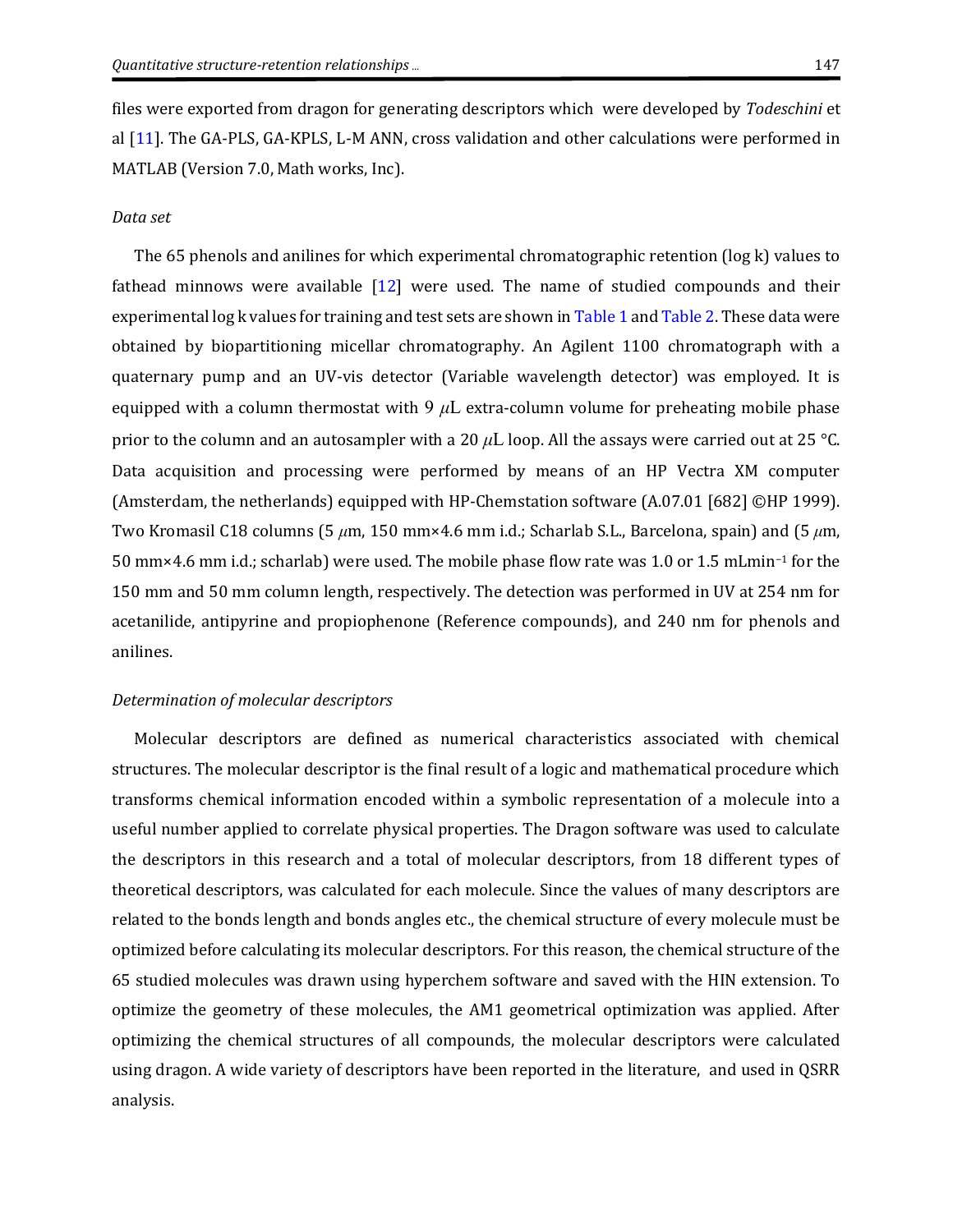| Emtry          | Compounds calibration set  | log k |
|----------------|----------------------------|-------|
| 1              | 2,6-Dinitrophenol          | 0.793 |
| $\overline{2}$ | 2,4-Dinitrophenol          | 0.943 |
| 3              | 4,6-Dinitro-2-methylphenol | 1.004 |
| $\overline{4}$ | 2,5-Dinitrophenol          | 1.017 |
| 5              | 3-Hydroxyphenol            | 1.044 |
| 6              | 2-Nitrophenol              | 1.2   |
| 7              | Phenol                     | 1.245 |
| $\, 8$         | 4-Nitroaniline             | 1.257 |
| 9              | 2,3,6-Trichlorophenol      | 1.349 |
| 10             | 2,3,5,6-Tetrachlorophenol  | 1.352 |
| 11             | Pentabromophenol           | 1.354 |
| 12             | 4-Nitrophenol              | 1.378 |
| 13             | 2,3,4,6-Tetrachlorophenol  | 1.352 |
| 14             | 4-Mehtylphenol             | 1.354 |
| 15             | 2,4,6-Tribromophenol       | 1.378 |
| 16             | 3-Nitrophenol              | 1.394 |
| 17             | 2,4,6-Triiodophenol        | 1.411 |
| 18             | 2,6-Dichlorophenol         | 1.417 |
| 19             | 2,4-Dinitroaniline         | 1.448 |
| 20             | 2,4,6-Trichlorophenol      | 1.459 |
| 21             | 2-Chloro-4-nitroaniline    | 1.46  |
| 22             | 4-Chlorophenol             | 1.476 |
| 23             | 4-Ethylphenol              | 1.477 |
| 24             | 2,4-Dimethylphenol         | 1.496 |
| 25             | 2-Chloro-4-methylaniline   | 1.529 |
| 26             | 4-Chloro-3-methylphenol    | 1.552 |
| 27             | 2,3,6-Trimethylphenol      | 1.567 |
| 28             | N,N-Dimethylaniline        | 1.576 |
| 29             | Pentafluoroaniline         | 1.6   |
| 30             | 2,3,4-Trichloroaniline     | 1.626 |
| 31             | N,N-Dimethylaniline        | 1.642 |
| 32             | Pentafluoroaniline         | 1.668 |

<span id="page-4-0"></span>**Table 1.** The compounds and log retention factor for calibration and prediction sets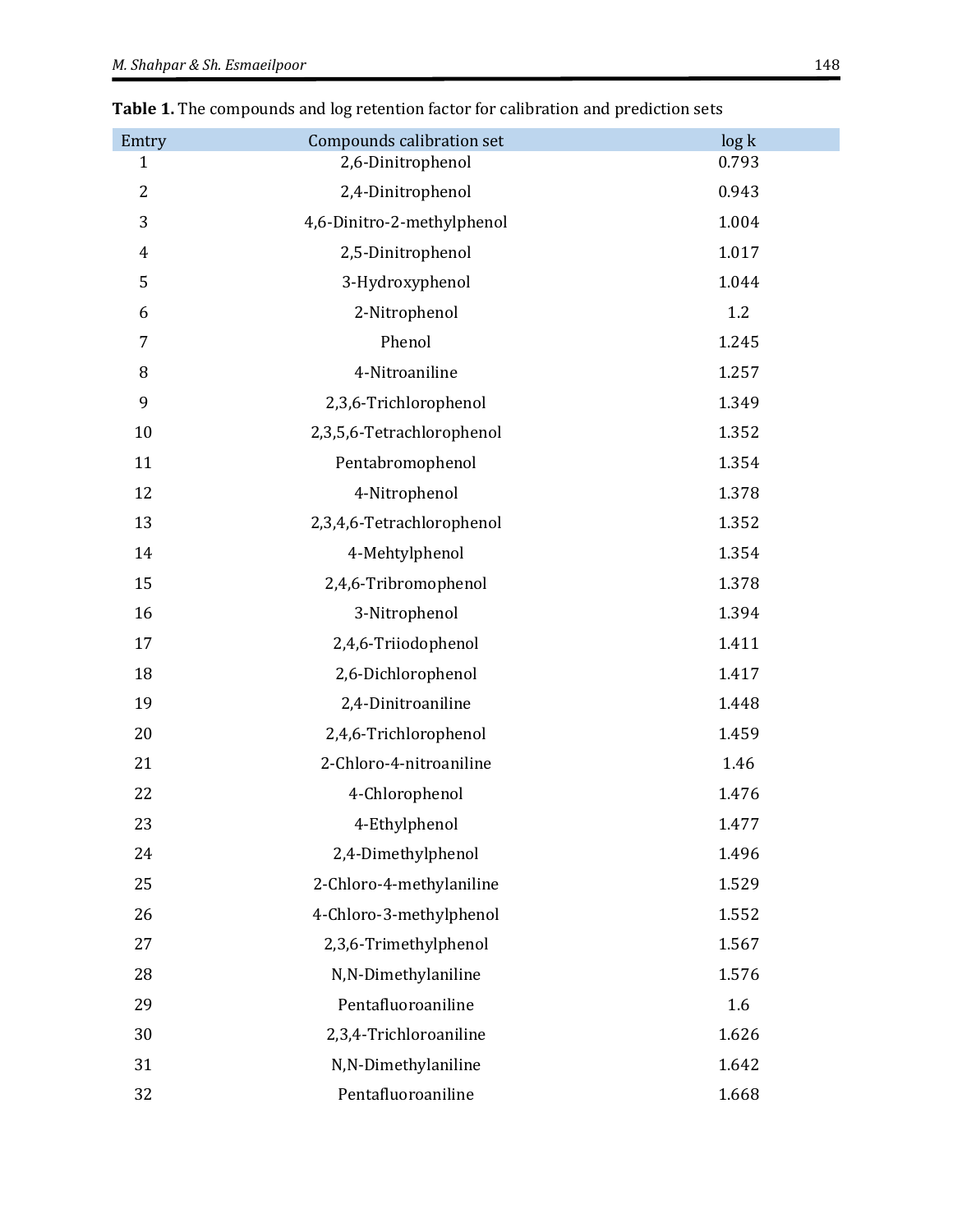| 33 | 2,3,4-Trichloroaniline           | 1.67  |
|----|----------------------------------|-------|
| 34 | 4-Phenoxiphenol                  | 1.683 |
| 35 | 2-Phenylphenol                   | 1.709 |
| 36 | 2,3,5-Trichlorophenol            | 1.757 |
| 37 | 3,5-Dichlorophenol               | 1.765 |
| 38 | 3,4,5-Trichlorophenol            | 1.817 |
| 39 | 2,3,4,5-Tetrachlorophenol        | 1.822 |
| 40 | 2,6-Diisopropylaniline           | 1.896 |
| 41 | 2,6-Diisopropylphenol            | 1.986 |
| 42 | 2,6-Di(tert)butil-4-methylphenol | 2.351 |
| 43 | 2,6-Dimethoxiphenol              | 0.979 |
| 44 | 4-Methylaniline                  | 1.227 |
| 45 | N-Methylaniline                  | 1.351 |
| 46 | 4-Chloroaniline                  | 1.408 |
| 47 | 2-Chloroaniline                  | 1.459 |
| 48 | 2-Chlorophenol                   | 1.485 |
| 49 | 3,4-Dichloroaniline              | 1.563 |
| 50 | 2,4,6-Trimethylphenol            | 1.629 |
| 51 | 2,4-Dichlorophenol               | 1.673 |
| 52 | 4-Butylaniline                   | 1.713 |
| 53 | 2,4,5-Trichlorophenol            | 1.778 |
| 54 | 2,3,5,6-Tetrachloroaniline       | 1.832 |
| 55 | Nonylphenol                      | 2.186 |

#### *Genetic algorithm for descriptor selection*

In QSRR studies, after calculating the molecular descriptors from optimized chemical structures of all the components available in the data set, the problem is to find an equation that can predict the desired property with the least number of variables as well as highest accuracy. In other words, the problem is to find a subset of variables (Most statistically effective molecular descriptors for the log k) from all the available variables (All molecular descriptors) that can predict log k with the minimum error in comparison to the experimental data. A generally accepted method for this problem is the genetic algorithm based linear and non linear regressions (GA-PLS and GA-KPLS). In these methods,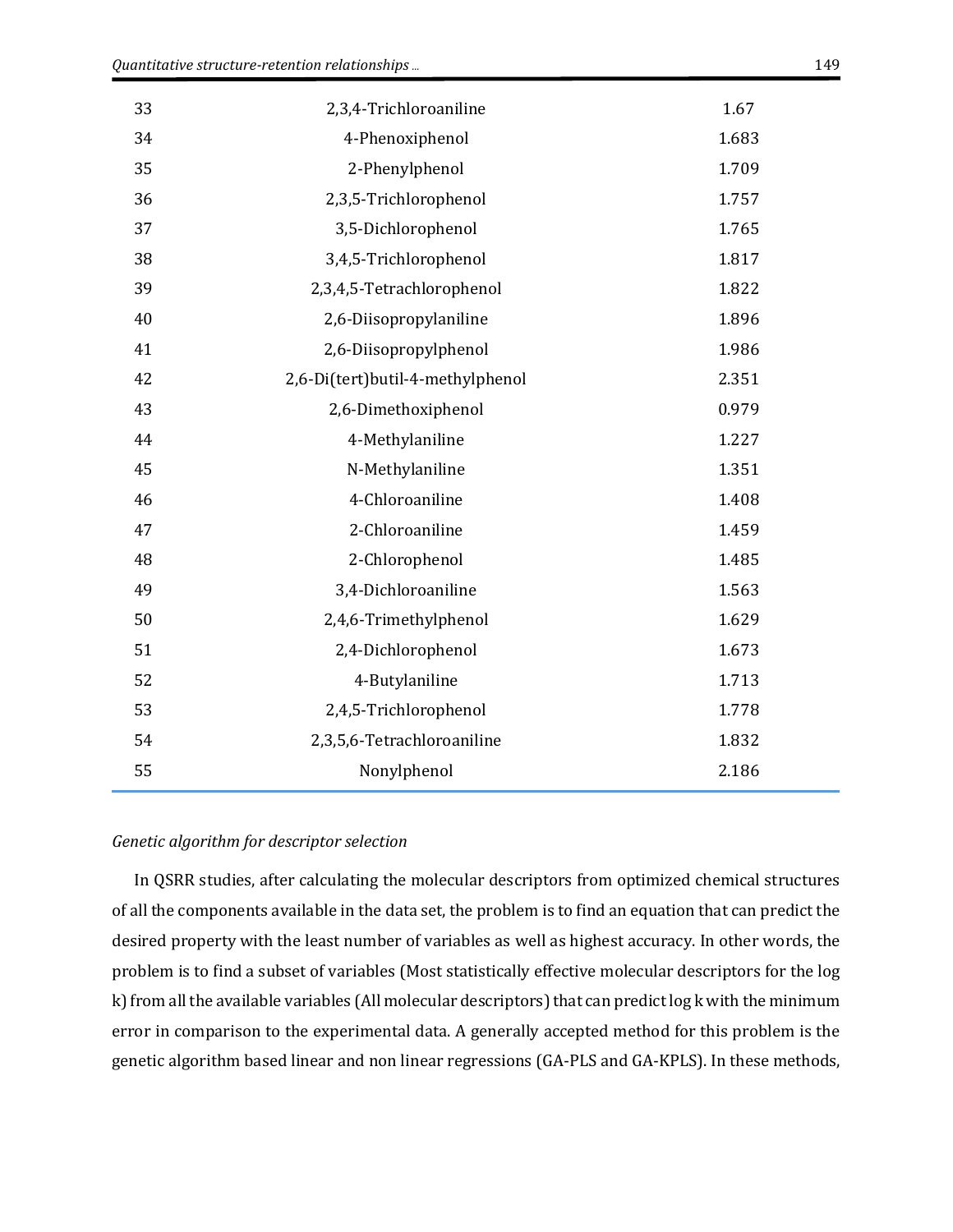|                     |  | the genetic algorithm is applied for the selection of the best subset of variables with respect to an |  |
|---------------------|--|-------------------------------------------------------------------------------------------------------|--|
| objective function. |  |                                                                                                       |  |

<span id="page-6-0"></span>

| Table 2. The data set and | Entry          | Compounds               | log k |
|---------------------------|----------------|-------------------------|-------|
| log k for test set        | 1              | Aniline                 | 0.988 |
|                           | 2              | 4-Methoxyphenol         | 1.158 |
|                           | 3              | 3-Methoxyphenol         | 1.266 |
|                           | $\overline{4}$ | Pentachlorophenol       | 1.384 |
|                           | 5              | 4-Ethylaniline          | 1.446 |
|                           | 6              | 2-Methylphenol          | 1.465 |
|                           | 7              | 4-Ethoxy-2-nitroaniline | 1.526 |
|                           | 8              | 2,6-Dichloro-4-aniline  | 1.576 |
|                           | 9              | 4-Propylphenol          | 1.669 |
|                           | 10             | 4-Tert-butylphenol      | 1.748 |
|                           | 11             | 4-Hexyloxyaniline       | 1.785 |
|                           | 12             | 4-Tert-pentylphenol     | 1.841 |
|                           | 13             | 4-Octylaniline          | 2.043 |

GA is a stochastic optimization method that has been inspired by evolutionary principles. The distinctive aspect of GA is that it investigates many possible solutions simultaneously, each of which explores different regions in parameter space. GA has been applied as an optimization technique in several scientific fields [\[13,](#page-15-3) [14\]](#page-15-4). In GA for variable selection, the chromosome and its fitness in the species represent a set of variables and predictivity of the derived QSRR model, respectively. GA consists of three basic steps: (I) an initial population of chromosomes is created. The number of the population is dependent on the dimensions of application problems. A binary bit string represents each chromosome. Bit "1" denotes a selection of the corresponding variable, and bit "0" denotes a non selection. The values of a binary bit are determined in a random way (Probability of initial variable selection). (II) A fitness of each chromosome in the population is evaluated by predictivity of the QSRR model derived from the binary bit string. (III) The population of chromosomes in the next generation is reproduced. The third step can be divided into three operations: selection, crossover, and mutation. The application probability of these operators was varied linearly with a generation renewal. For a typical run, the evolution of the generation was stopped when 90% of the generations had taken the same fitness. In this paper, size of the population is 30 chromosomes, the probability of initial variable selection is 5:V (V is the number of independent variables), crossover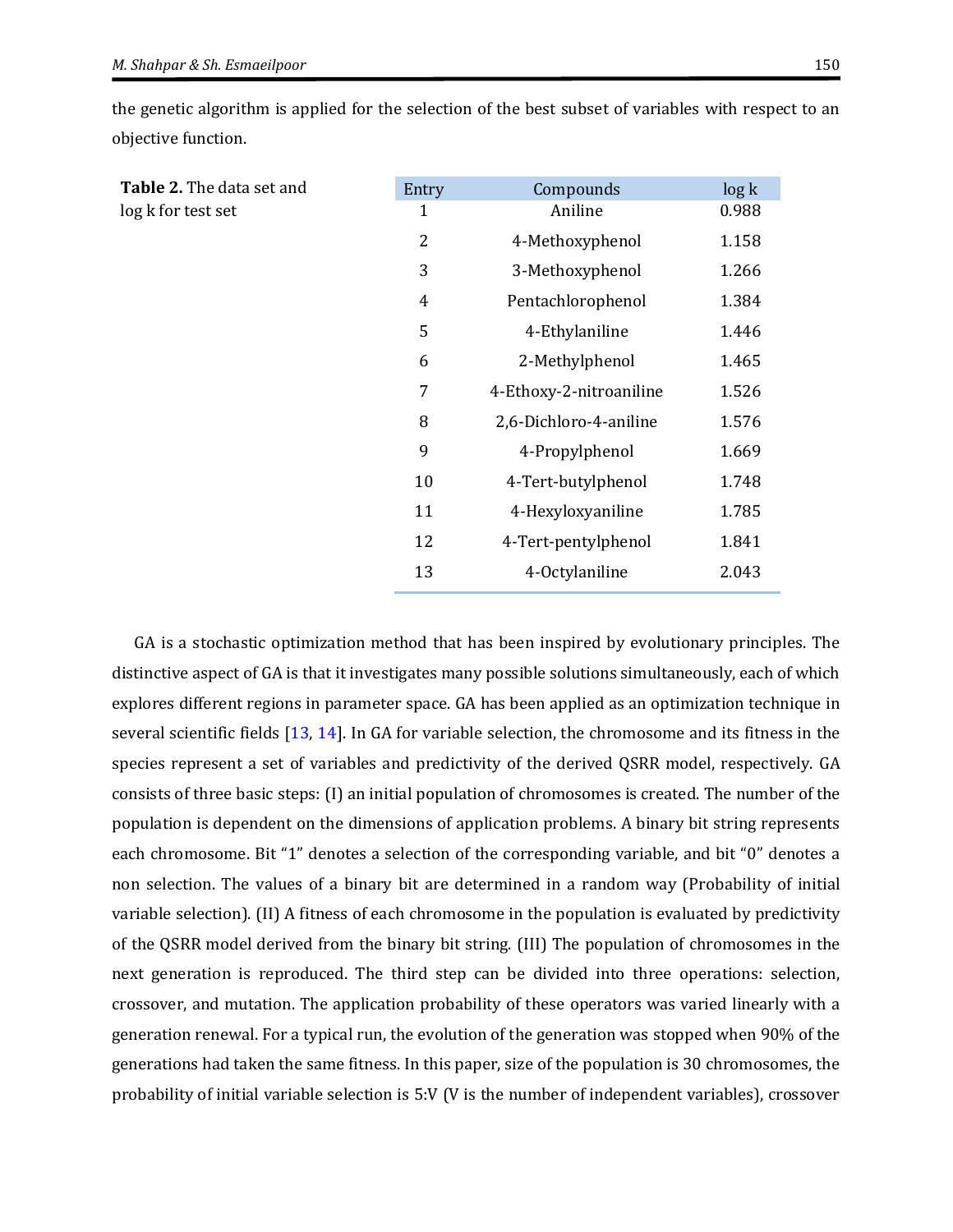is multi point, the probability of crossover is 0.5, mutation is multi point, the probability of mutation is 0.01 and the number of evolution generations is 1000. For GA-PLS and GA-KPLS programs, 3000 runs were performed.

#### *Data pre-processing*

Each set of the calculated descriptors was collected in a separate data matrix  $D_i$  with a dimension of  $(m \times n)$  where m and n are the number of molecules and the number of descriptors, respectively. Grouping of descriptors was based on the classification achieved by Dragon software. In each group, the calculated descriptors were searched for constant or near constant values for all molecules and those detected were removed. Before applying the analysis methods and due to the quality of data, a previous treatment of the data is required. Scaling and centering can be considered as the preprocessing methods which are needed before performing the regression methods as combined with FE. The results of projection methods depend on the normalization of the data. Descriptors with small absolute values have a small contribution to overall variances; this biases towards other descriptors with higher values. With appropriate scaling, equal weights are assigned to each descriptor so that the important variables in the model can be focused. In order to give all variables the same importance, they are standardized to unit variance and zero mean (Autoscaling). Nonlinear model

# *Artificial neural network*

A three-layer back propagation artificial neural network ANN with a sigmoid transfer function was used in the investigation of feature sets. The descriptors from the calibration set were used for the model generation whereas the descriptors from the prediction set were used to stop the overtraining of network. Moreover, the descriptors from the test set were used to verify the predictivity of the model. Before training the networks, the input and output values were normalized with auto-scaling of all data [\[15,](#page-15-5) [16\]](#page-15-6). The goal of training the network is to minimize the output errors by changing the weights between the layers.

$$
\Delta W_{ij,n} = F_n + \alpha \Delta W_{ij,n-1} \tag{1}
$$

In this,  $\Delta W_{ij}$  is the change in the weight factor for each network node,  $\alpha$  is the momentum factor, and F is a weight update function, which indicates how weights are changed during the learning process. The weights of hidden layer were optimized using the Levenberg-Marquardt algorithm, a second derivative optimization method [\[17\]](#page-15-7).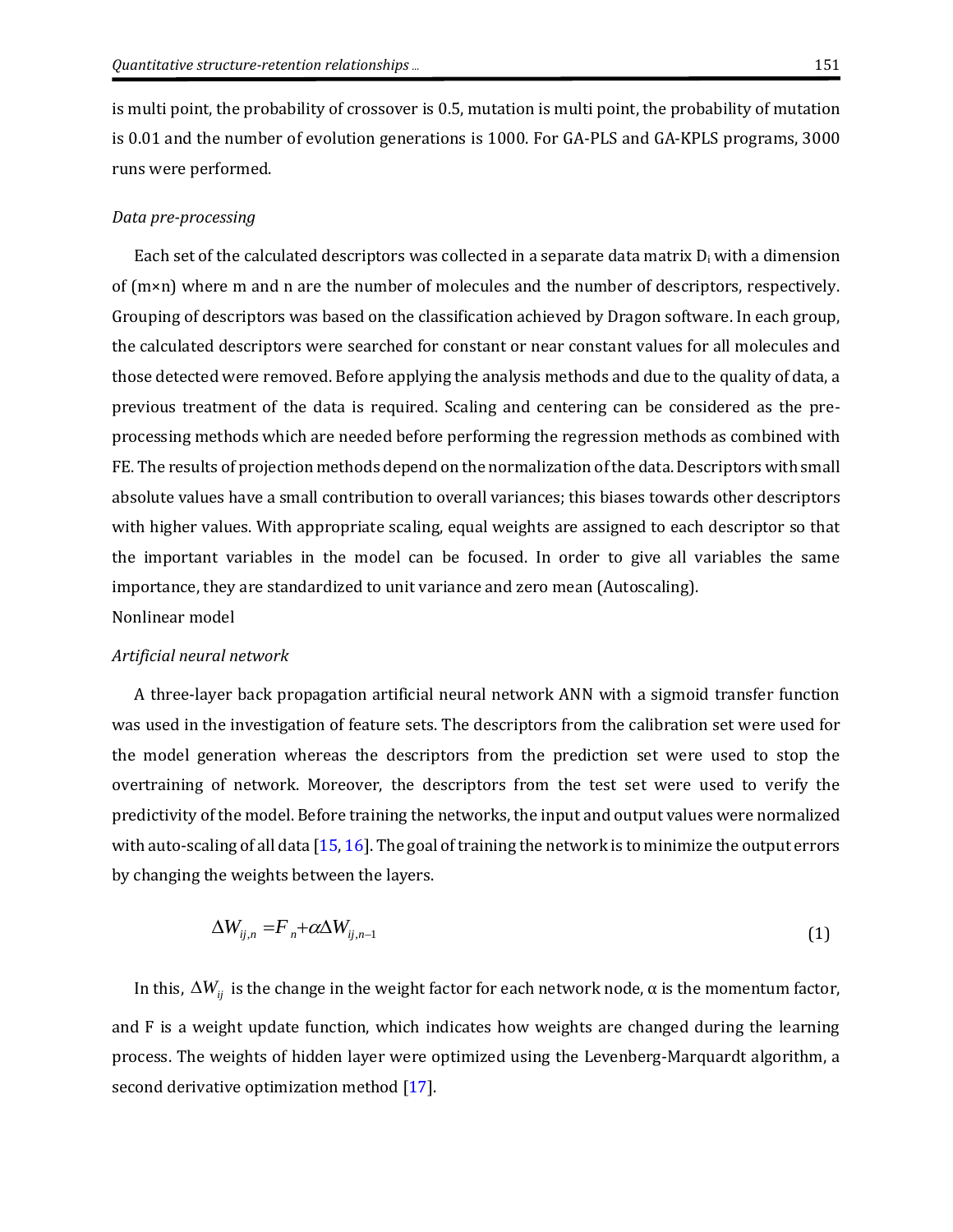Levenberg-Marquardt Algorithm

In Levenberg-Marquardt algorithm, the update function,  $F_n$ , is calculated using the following equations.

$$
F_0 = -g_0 \tag{2}
$$

$$
g = J^T e \tag{3}
$$

$$
F_n = -[J^T \times J + \mu I]^{-1} \times J^T \times e \tag{4}
$$

Where g is gradient and J is the Jacobian matrix that contains first derivatives of the network errors with respect to the weights, and e is a vector of network errors. The parameter  $\mu$  is multiplied by some factor  $(\lambda)$  whenever a step would result in an increased e and when a step reduces e,  $\mu$  is divided by  $\lambda$  [\[18\]](#page-15-8).

#### **Results and discussion**

#### *Linear model*

#### *Results of the GA-PLS model*

The best model is selected on the basis of the highest square correlation coefficient leave-groupout cross validation (*R2*), the least root mean squares error (*RMSE*) and relative error (*RE*). These parameters are probably the most popular measures of how well a model fits the data. The best GA-PLS model contains 13 selected descriptors in 5 latent variables space. These descriptors were obtained constitutional descriptors [sum of conventional bond orders (H-depleted) (SCBO)], topological descriptors (Balaban-type index from polarizability weighted distance matrix (Jhetp) and eccentricity (ECC)), 2D autocorrelations (Broto-Moreau autocorrelation of a topological structurelag 6 / weighted by atomic Sanderson electronegativities (ATS6e), Burden eigenvalues (lowest eigenvalue n.1 of Burden matrix / weighted by atomic Sanderson electronegativities (BELe1), RDF descriptors (Radial Distribution Function-4.5 / unweighted (RDF045u), Radial Distribution Function-11.5 / unweighted (RDF115u), Radial Distribution Function-6.5 / weighted by atomic masses (RDF065m) and Radial Distribution Function-12.5 / weighted by atomic masses (RDF125m), WHIM descriptors  $1^{st}$  component symmetry directional WHIM index / weighted by atomic van der Waals volumes (G1v)), functional group counts (number of total tertiary  $C(sp^3)$  (nCt) and number of aromatic  $C(sp^2)$  (nCar)) and quantum descriptors [lowest unoccupied molecular orbital (LUMO)]. The *R<sup>2</sup>* and mean *RE* for training and test sets were (0.864, 0.751) and (8.04, 18.84), respectively. The predicted values of log k are plotted against the experimental values for training and test sets in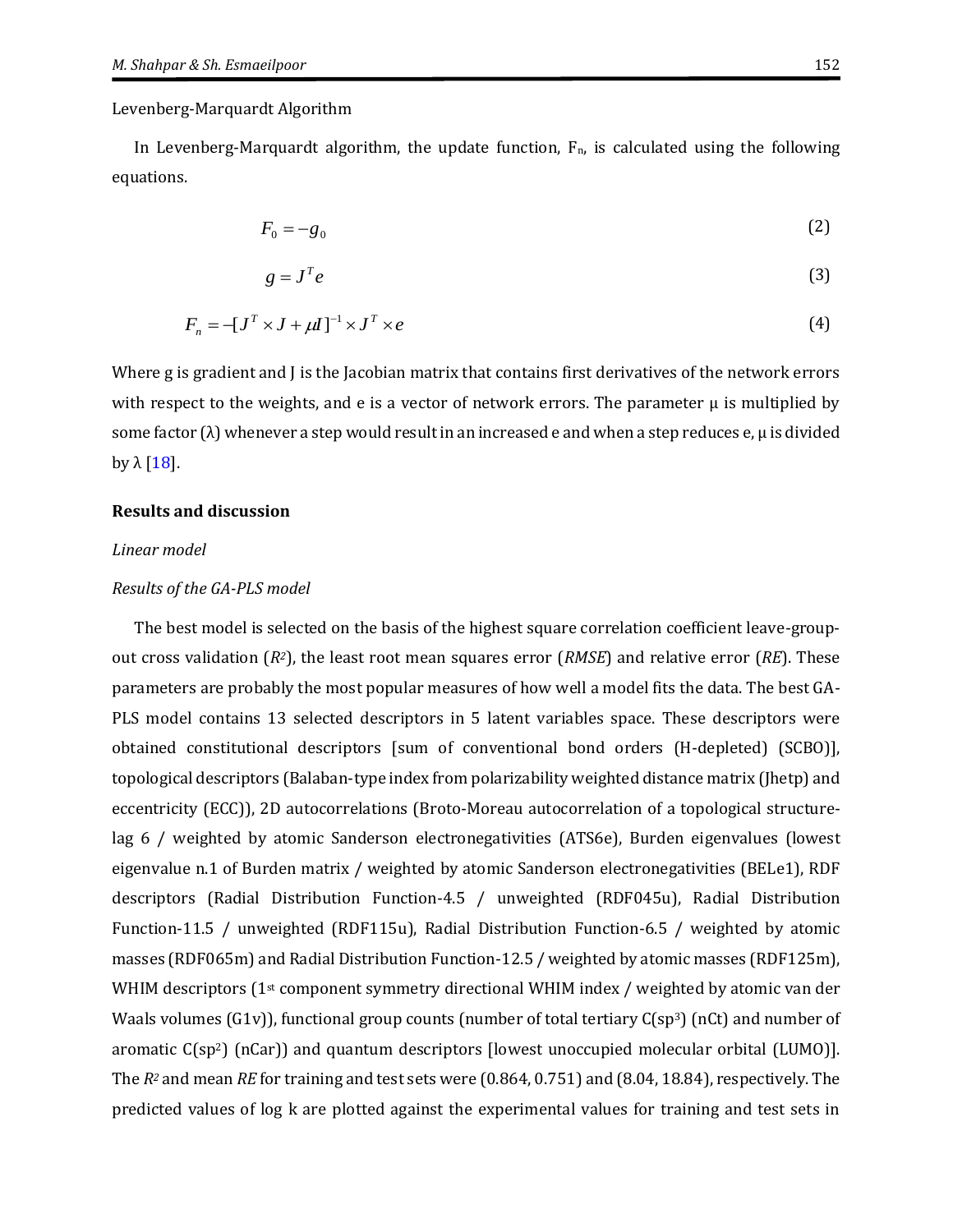[Figure](#page-10-0) 1. Generally, the number of components (Latent variables) is less than the number of independent variables in PLS analysis. The PLS model uses higher number of descriptors that allow the model to extract better structural information from descriptors in order to result in a lower prediction error.

### *Nonlinear model*

#### *Results of the GA-KPLS model*

In this paper a radial basis kernel function,  $k(x,y) = exp(||x-y||^2/c)$ , was selected as the kernel function with  $c = r m \sigma^2$  where r is a constant that can be determined by considering the process to be predicted (Here r was set to be 1), m is the dimension of the input space and  $\sigma^2$  is the variance of the data [\[19,](#page-15-9) [20\]](#page-15-10). It means that the value of c depends on the system under the study. The 10 descriptors in 5 latent variables space chosen by GA-KPLS feature selection methods were contained. These descriptors were obtained geometrical descriptors (gravitational index G2 (bond-restricted) (G2), spherosity (SPH) and HOMA total (HOMT)), RDF descriptors (Radial Distribution Function - 3.0 / weighted by atomic masses (RDF030m)), 3D-MoRSE descriptors (3D-MoRSE-signal 10 / unweighted (Mor10u) and 3D-MoRSE-signal 18 / weighted by atomic masses (Mor18m)), GETAWAY descriptors (Leverage-weighted autocorrelation of lag 2 / unweighted (HATS2u) and H autocorrelation of lag 7 / weighted by atomic masses (H7m)), charge descriptors (relative positive charge (RPCG)) and quantum descriptors (Dipole moment ( $\mu$ )). The *R<sup>2</sup>* and mean *RE* for training and test sets were (0.827, 0.709) and (9.43, 20.82), respectively. It can be seen from these results that statistical results for GA-PLS model are superior to GA-KPLS method. [Figure 2](#page-10-1) shows the plot of the GA-KPLS predicted versus experimental values for log k of all of the molecules in the data set.

#### *Results of the L-M ANN model*

With the aim of improving the predictive performance of nonlinear QSRR model, L-M ANN modeling was performed. The networks were generated using the thirteen descriptors appearing in the GA-PLS models as their inputs and log k as their output. For ANN generation, data set was separated into three groups: calibration and prediction (Training) and test sets. All molecules were randomly placed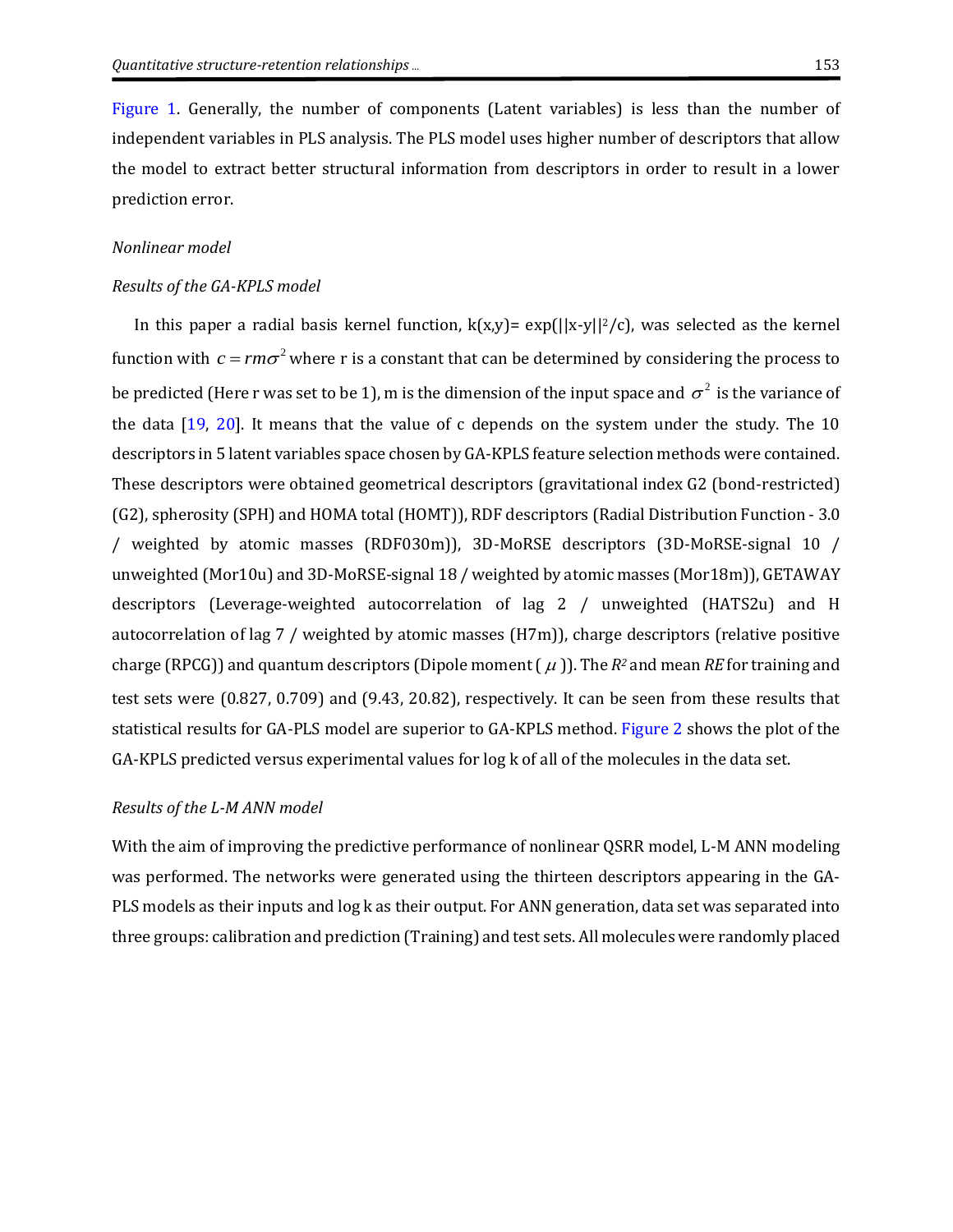

**Figure 1.** Plots of predicted retention time against the experimental values by GA-PLS model

<span id="page-10-0"></span>

<span id="page-10-1"></span>**Figure 2.** Plots of predicted log K versus the experimental values by GA-KPLS model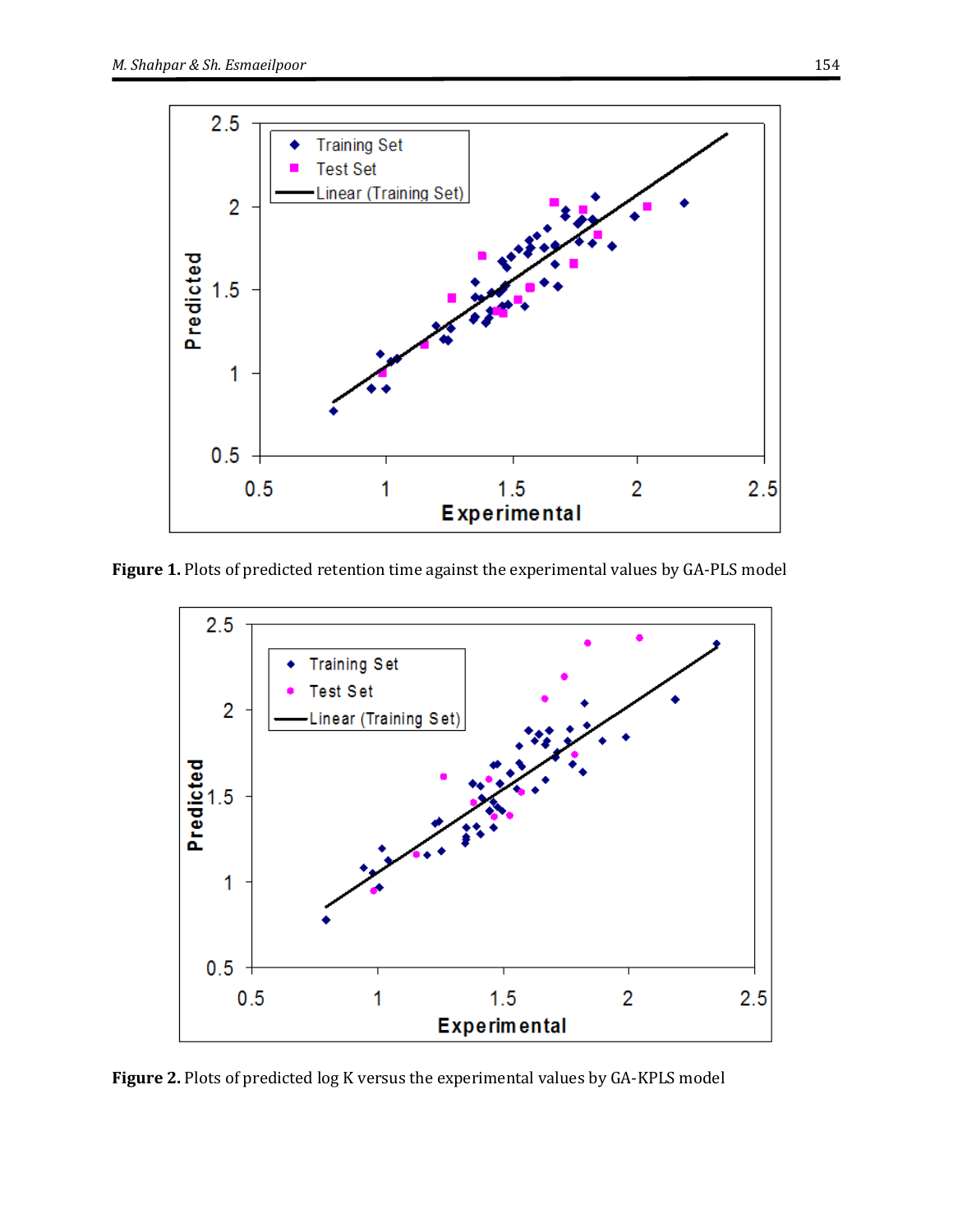in these sets. A three-layer network with a sigmoid transfer function was designed for each ANN. Before training the networks, the input and output values were normalized between -1 and 1. The network was then trained using the training set by the back propagation strategy for optimization of the weights and bias values. The proper number of nodes in the hidden layer was determined by training the network with different number of nodes in the hidden layer. The root-mean-square error (RMSE) value measures how good the outputs are in comparison with the target values. It should be noted that for evaluating the overfitting, the training of the network for the prediction of log k must stop when the RMSE of the prediction set begins to increase while RMSE of calibration set continues to decrease. Therefore, training of the network was stopped when overtraining began. All of the above mentioned steps were carried out using basic back propagation, conjugate gradient and Levenberge-Marquardt weight update functions. It was realized that the RMSE for the training and test sets are minimum when three neurons were selected in the hidden layer. Finally, the number of iterations was optimized with the optimum values for the variables. It was realized that after 16 iterations, the *RMSE* for prediction set were minimum. The mean relative error and *R<sup>2</sup>* for calibration, prediction and test sets were (0.959, 0.942, 0.903) and (4.49, 5.34, 7.12), respectively. Comparison between these values and other statistical parameter reveals the superiority of the L-M ANN model over other model. The key strength of neural networks, unlike regression analysis, is their ability to flexible mapping of the selected features by manipulating their functional dependence implicitly. The statistical parameters reveal the high predictive ability of L-M ANN model. The whole of these data clearly displays a significant improvement of the QSRR model consequent to nonlinear statistical treatment. Plot of predicted log k versus experimental log k values by L-M ANN for training and test sets are shown in [Figure](#page-12-0) **3a** and [Figure](#page-12-0) **3b**. Obviously, there is a close agreement between the experimental and predicted log k and the data represent a very low scattering around a straight line with respective slope and intercept close to one and zero. As can be seen in this section, the L-M ANN is more reproducible than other models for modeling the log k of compounds.

#### *Model validation and statistical parameters*

The accuracy of proposed models was illustrated using the evaluation techniques such as leave group out cross-validation (LGO-CV) procedure and validation through an external test set. In addition, chance correlation procedure is a useful method for investigating the accuracy of the resulted model by which one can make sure if the results were obtained by chance or not.

Cross validation is a popular technique used to explore the reliability of statistical models. Based on this technique, a number of modified data sets are created by deleting in each case one or a small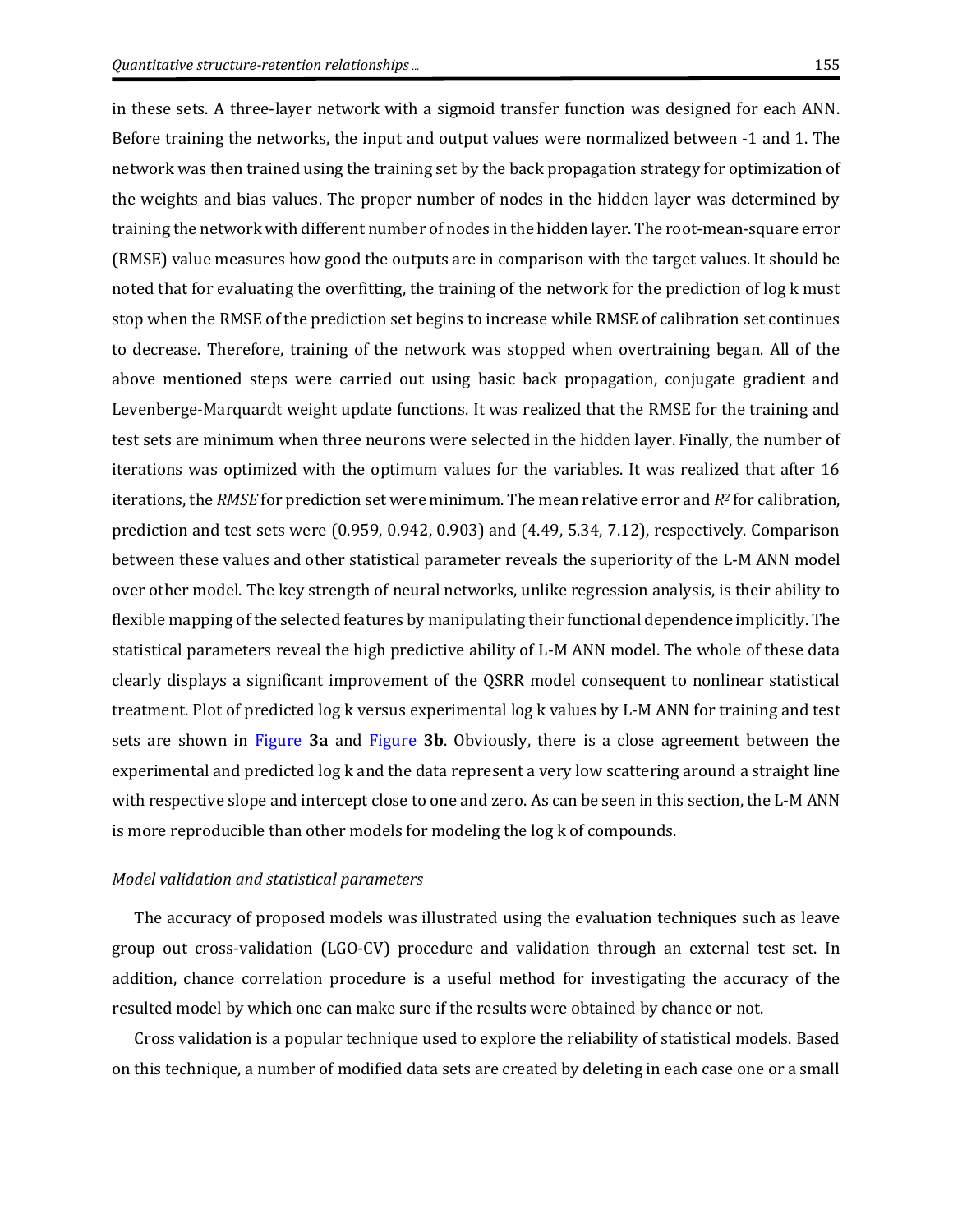

<span id="page-12-0"></span>**Figure 3.** Plot of predicted log k obtained by L-M ANN against the experimental values a) for training set and b) test set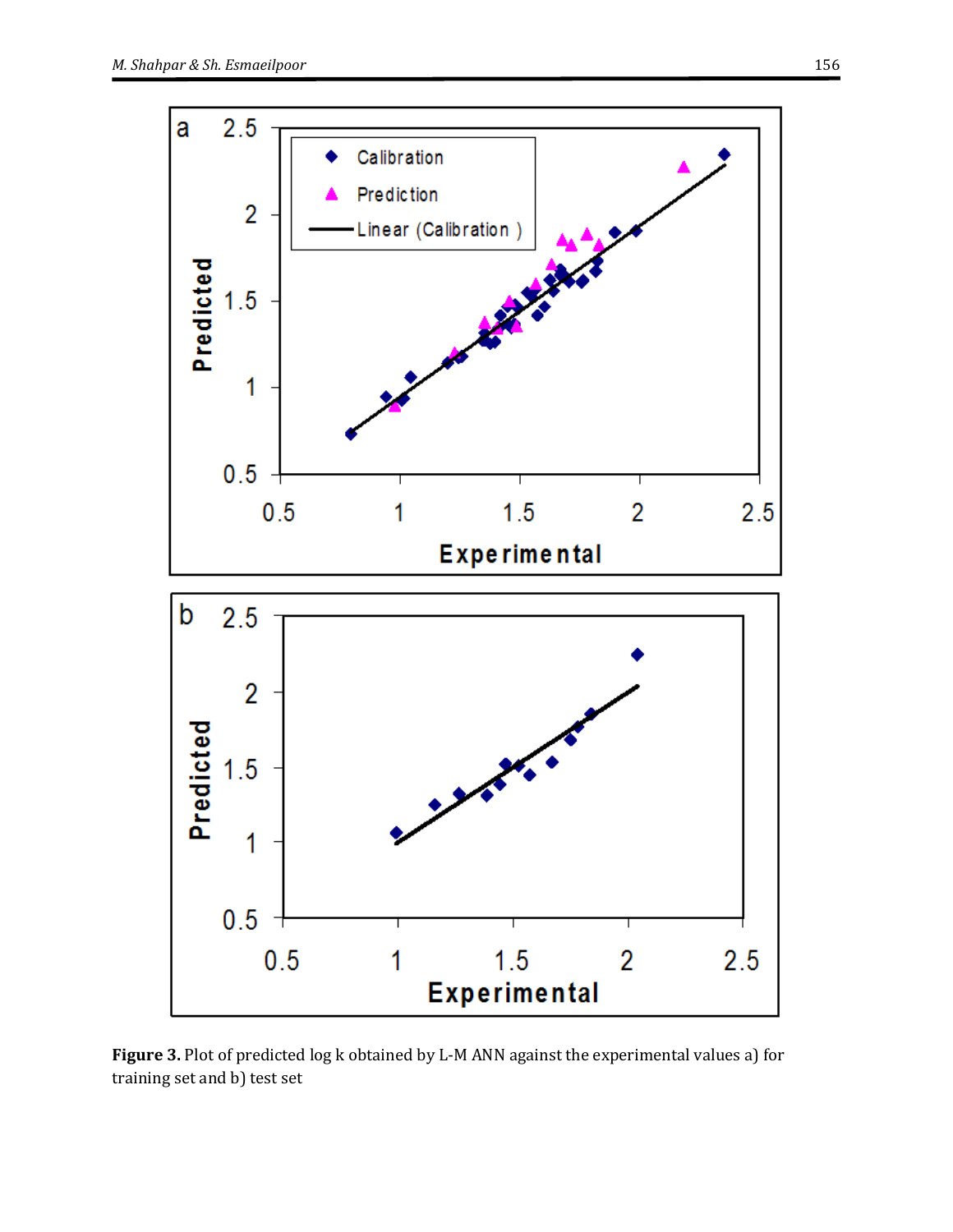group (Leave-some-out) of objects. For each data set, an input–output model is developed, based on the utilized modeling technique. Each model is evaluated, by measuring its accuracy in predicting the responses of the remaining data (The ones or group data that have not been utilized in the development of the model). In particular, the LGO-CV procedure was utilized in this study. A QSRR model was then constructed on the basis of this reduced data set and subsequently used to predict the removed data. This procedure was repeated until a complete set of predicted was obtained. The statistical significance of the screened model was judged by the correlation coefficient (*R2*). The predictive ability was evaluated by the cross validation coefficient (*R2*). The accuracy of cross validation results is extensively accepted in the literature considering the *R<sup>2</sup>* value. In this sense, a high value of the statistical characteristic ( $R^2$  > 0.5) is considered as proof of the high predictive ability of the model.

The data set should be divided into three new sub-data sets, one for calibration and prediction (Training), and the other one for testing. The calibration set was used for model generation. The prediction set was applied deal with overfitting of the network, whereas test set which its molecules have no role in model building was used for the evaluation of the predictive ability of the models for external set [\[21\]](#page-15-11).

In the other hand by means of training set, the best model is found and then, the prediction power of it is checked by test set, as an external data set. In this work, 60% of the database was used for calibration set, 20% for prediction set and 20% for test set [\[22\]](#page-15-12), randomly (In each running program, from all 65 components, 39 components are in calibration set, 13 components are in prediction set and 13 components are in test set).

The result clearly displays a significant improvement of the QSRR model consequent to non-linear statistical treatment and a substantial independence of model prediction from the structure of the test molecule. In the above analysis, the descriptive power of a given model has been measured by its ability to predict log k of unknown compounds.

 For the constructed models, two general statistical parameters were selected to evaluate the prediction ability of the model for log k values. For this case, the predicted log k of each sample in the prediction step was compared with the experimental log k. The root mean square error of prediction (*RMSE*) is a measurement of the average difference between predicted and experimental values, at the prediction stage. The *RMSE* can be interpreted as the average prediction error, expressed in the same units as the original response values. The *RMSEP* was obtained using the following formula: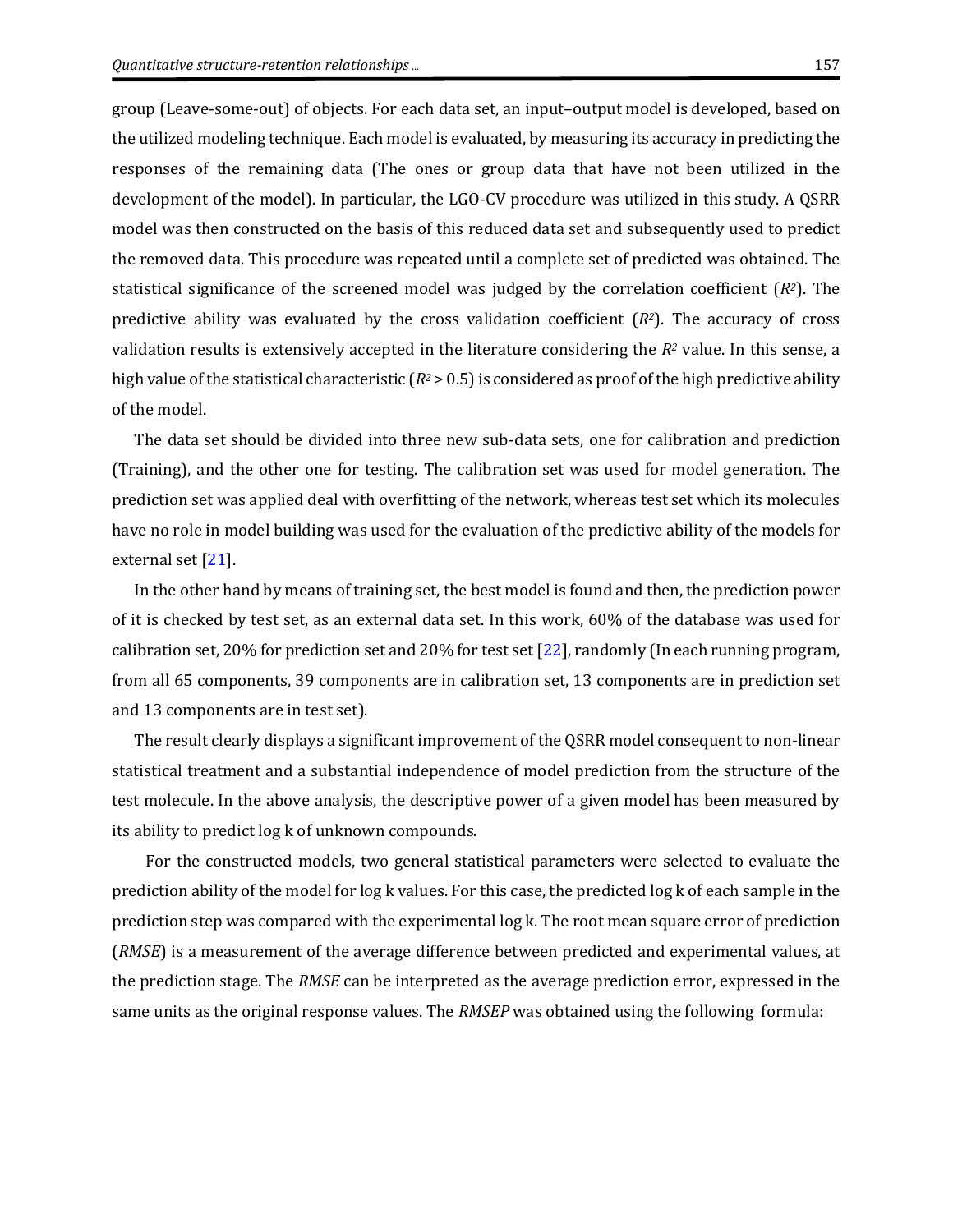$$
RMSE = \left[\frac{1}{n}\sum_{i=1}^{n} (y_i - y_i)^2\right]^{\frac{1}{2}}
$$
\n(5)

The second statistical parameter was the relative error of prediction (*RE*) that shows the predictive ability of each component, and is calculated as:

$$
RE(\%) = 100 \times \left[ \frac{1}{n} \sum_{i=1}^{n} \frac{(y_i^{\land} - y_i)}{y_i} \right]
$$
 (6)

Where  $y_i$  is the experimental log  $k$  value of the anilines and phenols in the sample i,  $y_i$  represents the predicted log k value in the sample i, y is the mean of experimental log k values in the prediction set and n is the total number of samples used in the test set [\[23,](#page-15-13) [24\]](#page-15-14).

# **Conclusion**

The GA-PLS, GA-KPLS and L-M ANN models was applied for the prediction of the log k values of ecotoxicity of anilines and phenols. High correlation coefficients and low prediction errors confirmed the good predictability of models. All methods seemed to be useful, although a comparison between these methods revealed the slight superiority of the L-M ANN over other models. Application of the developed model to a testing set of 13 compounds demonstrates that the new model is reliable with good predictive accuracy and simple formulation. The QSRR procedure allowed us to achieve a precise and relatively fast method for determination of log k of different series of these compounds to predict with sufficient accuracy the log k of new substituted compounds.

### **Disclosure statement**

No potential conflict of interest was reported by the authors.

# **References**

- <span id="page-14-0"></span>[1]. Sowers A.D., Gaworecki K.M., Mills M.A., Roberts A.P., Klaine S.J. *Aquat. Toxicol*., 2009, **95**:173
- <span id="page-14-1"></span>[2]. Aruoja V., Sihtmäe M., Kahru A., Dubourguier H. *Toxicol. Lett.*, 2009, **189**:192
- <span id="page-14-2"></span>[3]. Al-Awadhi J.M., Al-Awadhi A.A. *J. Arid Environ.*, 2009, **73**:987
- <span id="page-14-3"></span>[4]. Duchowicz P.R., Giraudo M.A., Castro E.A., Pomilio A.B, *Chemom. Intell. Lab. Syst.*, 2011, **107**:384
- <span id="page-14-4"></span>[5]. Goodarzi M., Chen T., Freitas M.P. *Chemom. Intell. Lab. Syst*., 2010, **104**:260
- <span id="page-14-5"></span>[6]. Liu T., Nicholls I.A., Oberg T., *Anal. Chim. Acta*., 2011, **702**:37
- [7]. Kaliszan R., Wiczling P., Markuszewski M.J., Al-Haj M.A. *J. Chromatogr. A*., 2011, **1218**:5120

^